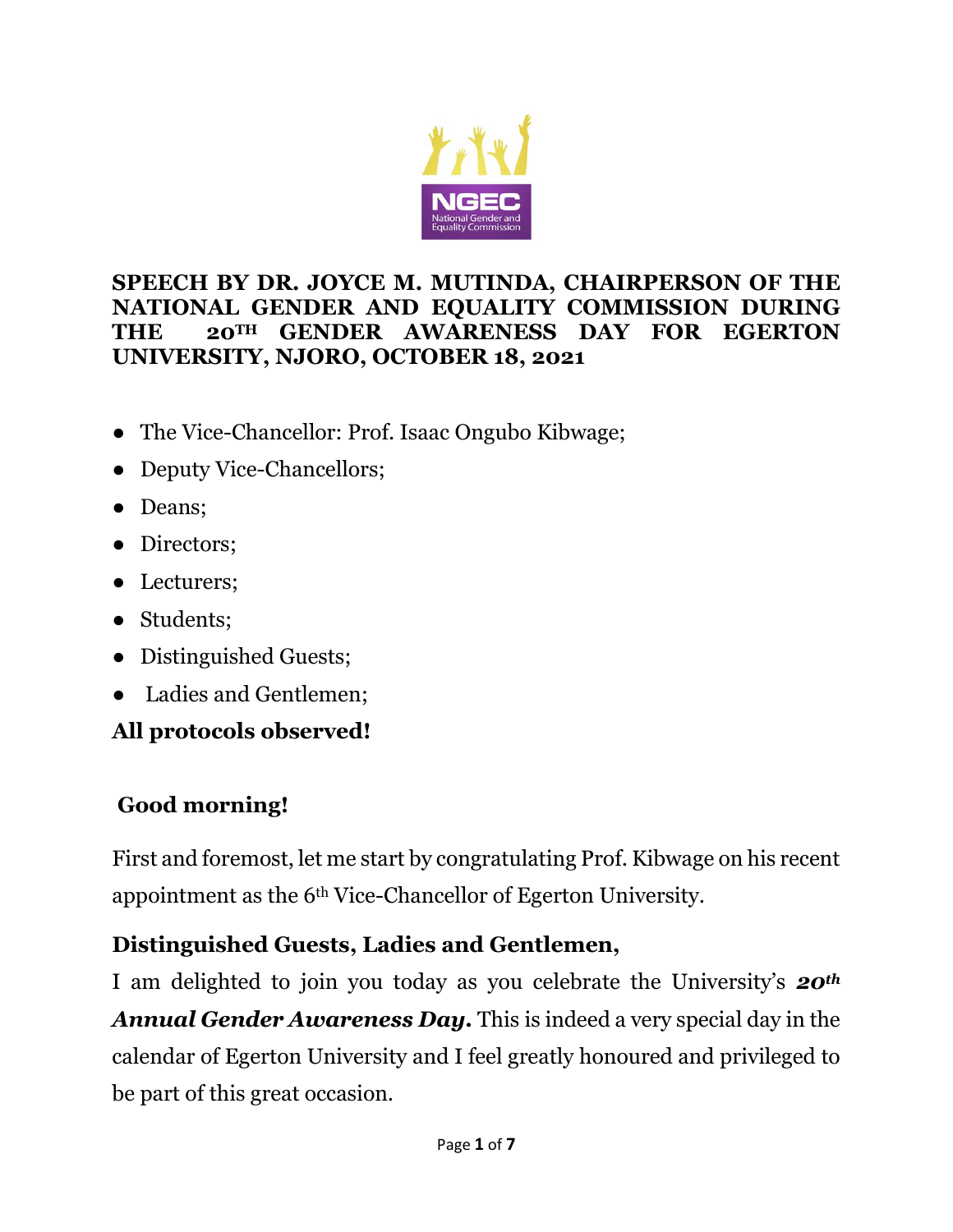#### **Ladies and Gentlemen,**

For the last two decades, Egerton University has been at the forefront of advocating for gender equality through its outreach programmes. This **Gender Awareness Day** is one such outreach event. The event creates a forum for outreach to communities, schools, students, the entire University fraternity, partners and all other stakeholders to interact around a gender theme. It is a powerful tool for creating awareness on gender issues in society and advocating for Gender Equality in all spheres of life. We must therefore use occasions such as today to educate the public on gender issues of concern, to mobilize political will and resources to address local and global problems, to bring together people of every gender, age, ethnicity, race and religion to drive actions that will create the gender-equal world that we all deserve and to celebrate and reinforce achievements of humanity in gender equality.

### **Ladies and Gentlemen,**

As we celebrate this great day whose theme is *"Women in Leadership: Achieving an Equal Future in a Covid-19 World",* It important to note that this theme is aligned with the global priority theme of the 65th Session (March 2021) of the Commission on the Status of Women (CSW) which is: "*Women's full and effective participation and decisionmaking in public life, as well as the elimination of violence, for achieving gender equality and empowerment of all women and girls".* It is also in tandem with the flagship *[Generation Equality](https://www.unwomen.org/en/get-involved/beijing-plus-25)  [campaign,](https://www.unwomen.org/en/get-involved/beijing-plus-25)* which calls for women's right to decision-making in all areas of life, equal pay, equal sharing of unpaid care and domestic work, an end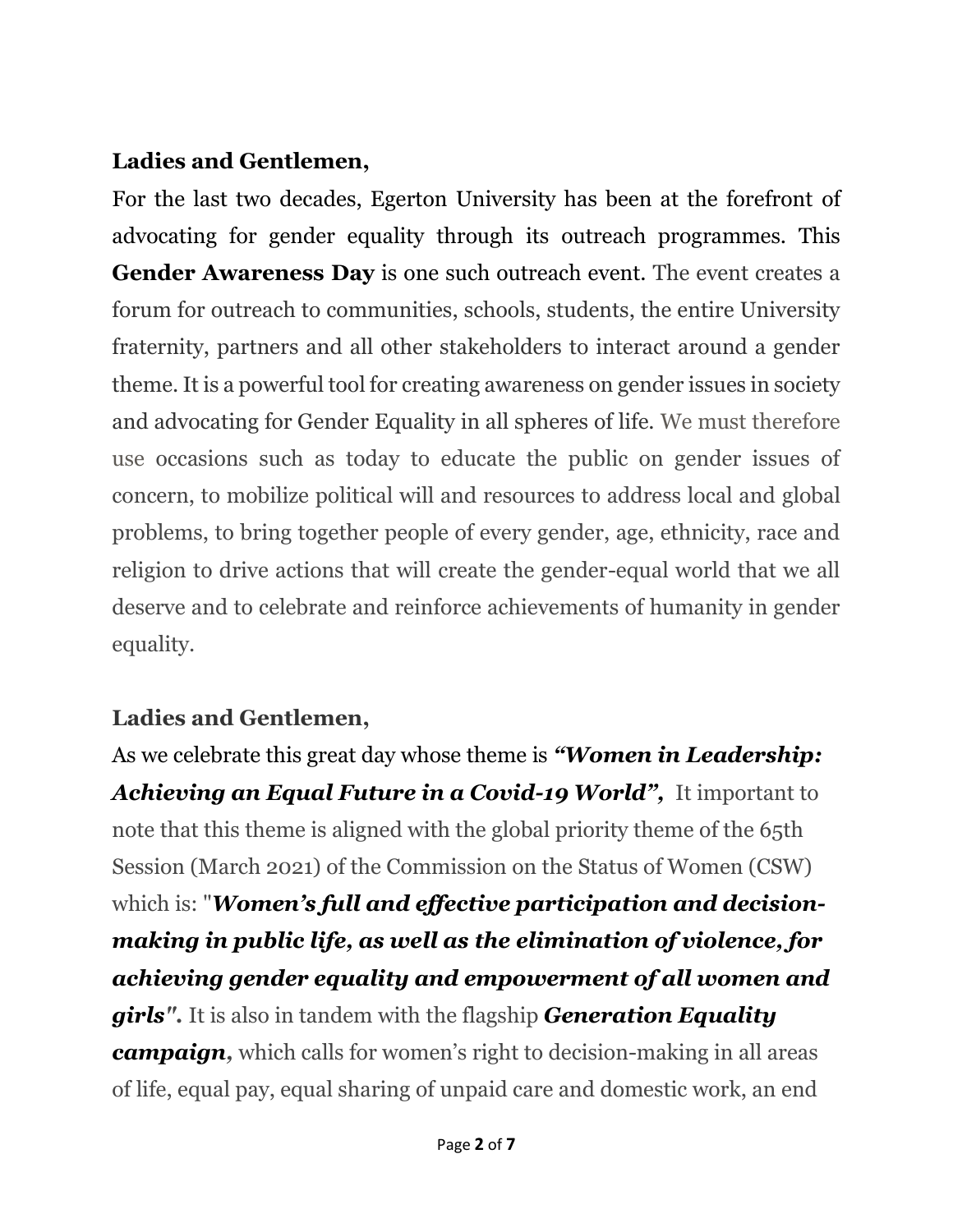to all forms of violence against women and girls, and health-care services that respond to their needs.

This theme is very timely especially for our country given the existing national Gender Gap. In *The World Economic Forum Global Gender Gap Report* of March 2021, Kenya was ranked number 95 globally out of the 156 countries that were assessed. In Africa, Kenya was at position 13. It lagged:

| <b>Position in Africa- Country</b> | <b>Global Rank</b> |  |
|------------------------------------|--------------------|--|
| 1. Namibia                         | 06                 |  |
| 2. Rwanda                          | 07                 |  |
| 3. South Africa                    | 18                 |  |
| 4. Burundi                         | 26                 |  |
| 5. Zimbabwe                        | 47                 |  |
| 6. Zambia                          | 56                 |  |
| 7. Madagascar                      | 57                 |  |
| 8. Uganda                          | 66                 |  |
| 9. Cape Verde                      | 68                 |  |
| 10. Botswana                       | 71                 |  |
| 11. Tanzania                       | 82                 |  |
| 12. Lesotho                        | 92                 |  |
| 13. Kenya                          | 95                 |  |

In Africa, the only two countries that were behind Kenya are Cameroon and Ethiopia. Globally these two countries were ranked number 96 and 97 respectively. These ranking are indicative of the yawning national Gender Gap in our country, that should compel each one of us to take action to close the national Gender Gap.

#### **Ladies and Gentlemen,**

During the last decade, the Africa Union has been leading the way in working towards gender equality in Africa. On 15th October 2010, in Nairobi, the African Union declared 2010–2020 as the **African Women's Decade**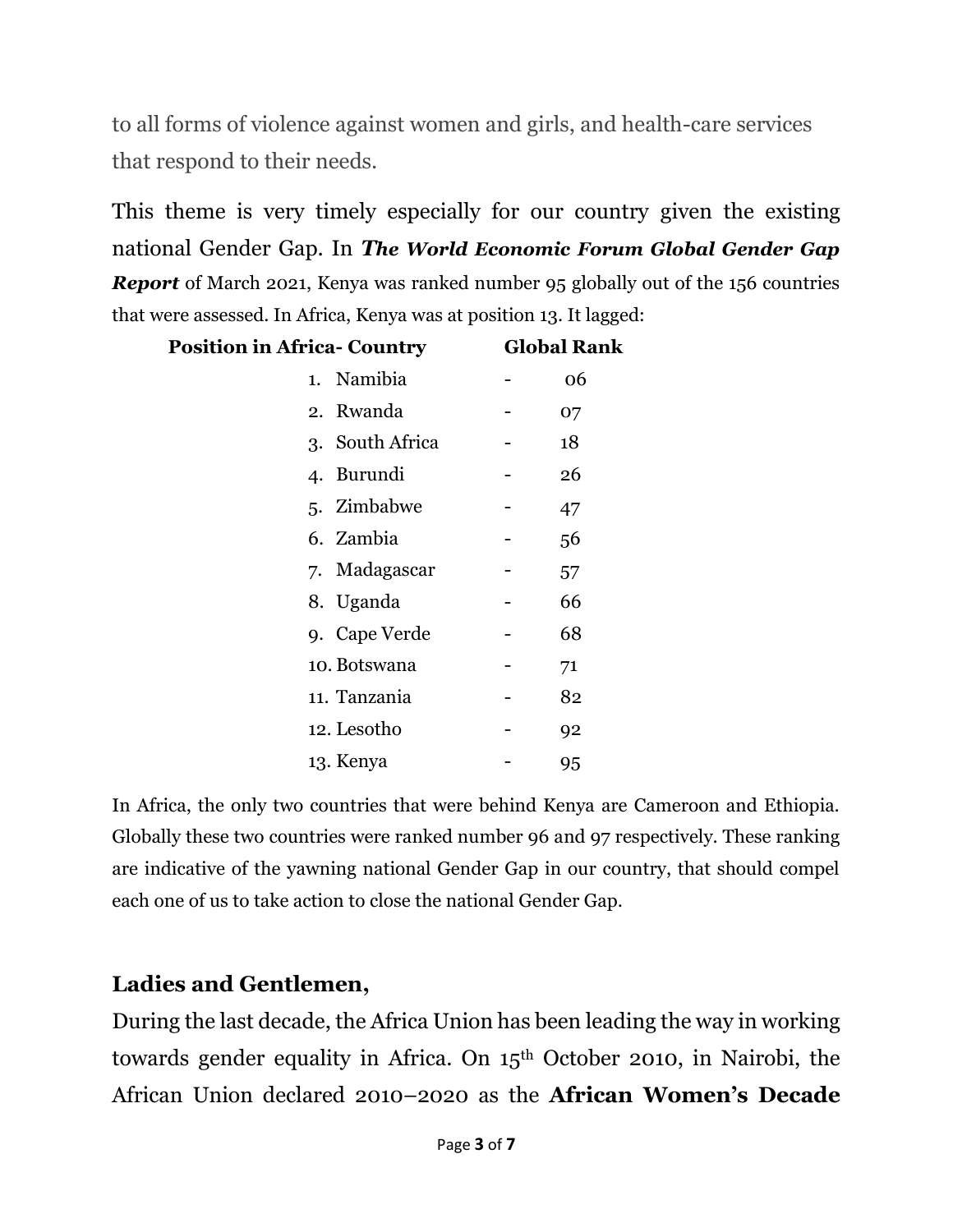whose aim was to **advance gender equality**. The **AU Women's Decade** ended on 10th October 2020. Some of the glaring gains from the **AU Women's Decade,** for women in leadership, are evident in women's representation in the membership of the African Union Commission. At the beginning of February 2021, the African Union (AU) held the 38th Ordinary Session of its Executive Council. One of the agenda items was to elect members of the AU Commission. During these elections, H.E Moussa Faki Mahamat from Chad was re-elected as the Chairperson. H.E. Dr. Monique Nsanzabaganwa from Rwanda was elected the Deputy-Chairperson. She became the first woman Deputy Chairperson of the Africa Union Commission. Four Commissioners were also elected. Two of these commissioners were women while the other two were men. This translates into 50% women and 50% men and implies that the Commission's composition is reflective of the AU's objective of achieving gender equality in leadership. This objective is in tandem with **Aspiration 6 of the Union's Agenda 2063**. This is a great step towards the representation of women in leadership and gender equality!

#### **Ladies and Gentlemen,**

Education is key for participation in leadership and decision-making in the world today. It is however worth noting that COVID-19 has adverse effects on education, especially for the girl child. According to UN WOMEN, estimates show that an additional 11 million girls may leave school by the end of the COVID-19 crisis. Evidence from previous crises suggests that many will not return. A widening gender gap in education has serious implications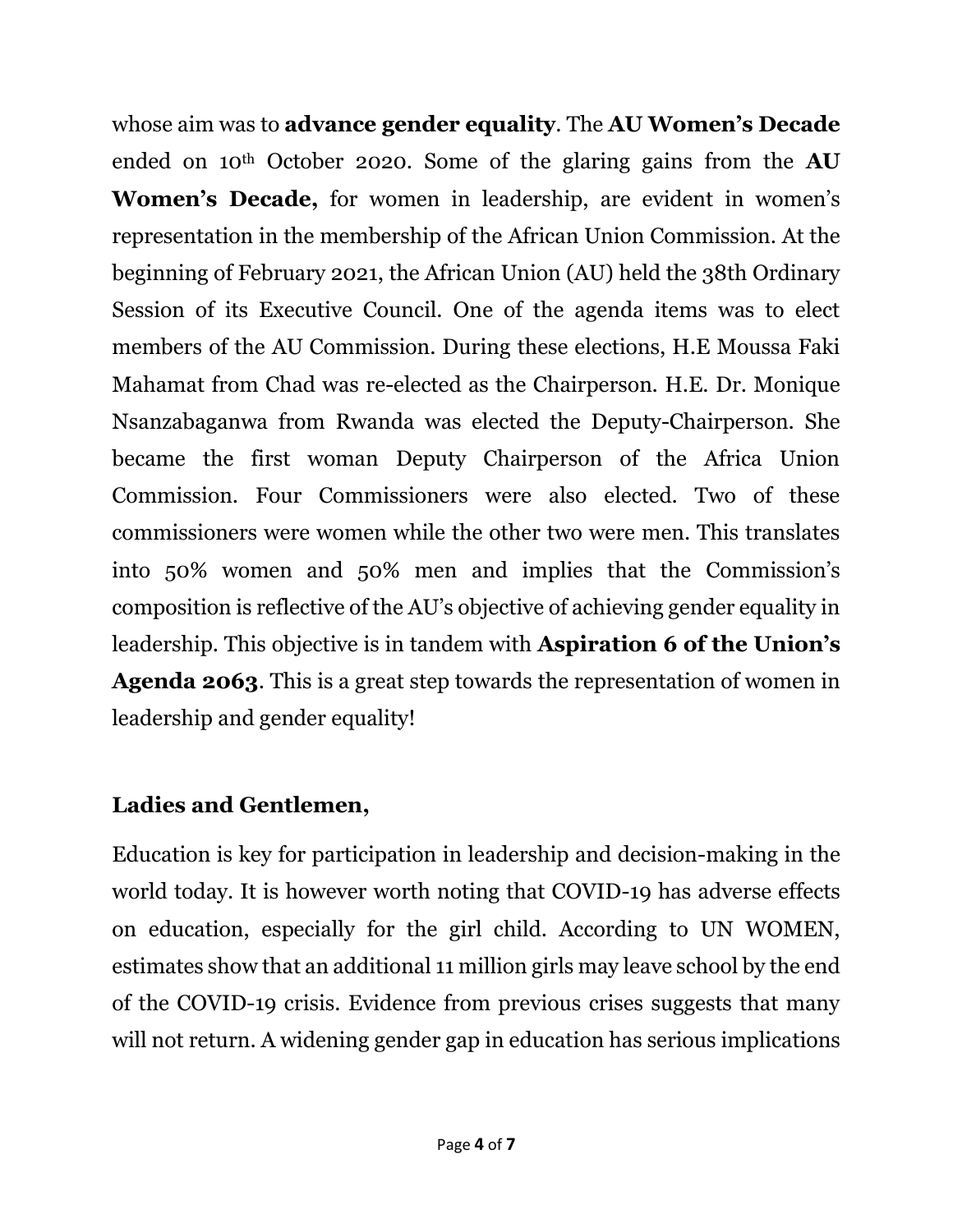for women, including a significant reduction in what they earn and how, and an increase in child pregnancy and child marriage.

Lack of education and economic insecurity also increase the risk of genderbased violence. Without sufficient economic resources, women are unable to escape from abusive partners and face a greater threat of sexual exploitation and trafficking. These consequences won't disappear when the pandemic subsides: women are likely to experience long-term setbacks in workforce participation and income. Impacts on pensions and savings will have implications for women's economic security far down the road.

The impacts of crises are never gender-neutral, and COVID-19 is no exception. Economic insecurity is not just about the loss of jobs and income today. It has a snowball effect on the lives of women and girls for years to come. Impacts on education and employment have long-lasting consequences that, if unaddressed, will reverse hard-won gains in gender equality. It is therefore important for managers of educational institutions, Educationists and educationalists to ensure that the right to education is not violated during the COVID-19 pandemic. This University can lead the way by ensuring that within the communities that it interacts with, all people who are supposed to be pursuing education actualize their dreams.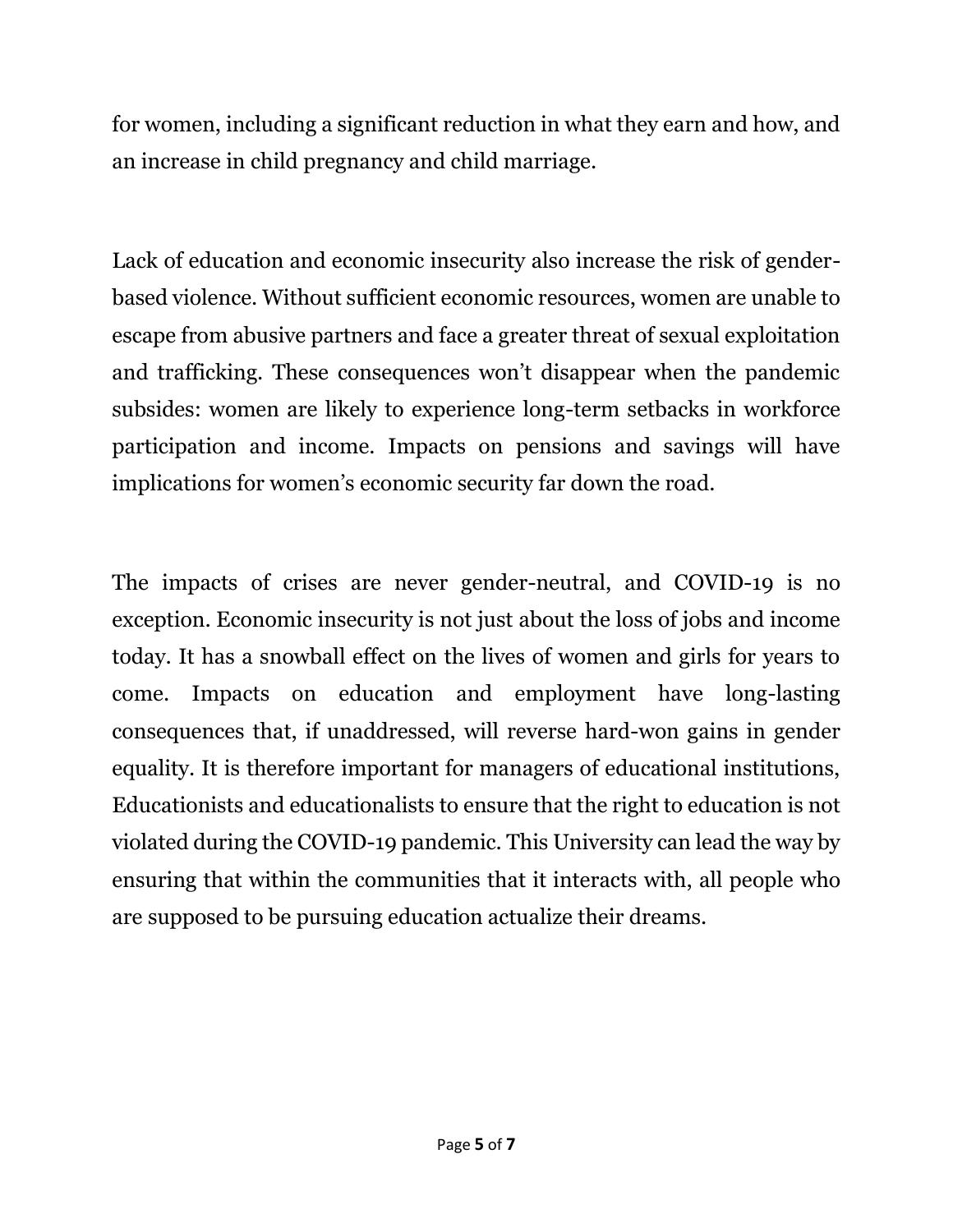#### **Ladies and Gentlemen,**

I wish to remind you that, the University's Gender Awareness day is an outreach event that has been going on for the last 20years. It is now time to take stock of the achievements of this noble annual event towards closing the national gender gap in the country. Egerton University, being an institution of higher learning that is mandated to teach, do community outreach and conduct research, should research gender issues and provide solutions on how gender equality can be attained in this country.

The data provided in Chapter 18 of *The Economic Survey 2021* would be useful in such a study. It gives gender-disaggregated data on participation in selected decision-making positions in the Public Service.

#### **Ladies and Gentlemen,**

Before I conclude, allow me to share some data on the representation of both women and men in decision-making positions in the country as at 2020

| <b>Position</b> |                                         | Female | <b>Male</b> | <b>Total</b>    | <b>Female%</b> |
|-----------------|-----------------------------------------|--------|-------------|-----------------|----------------|
|                 | 1. Cabinet Secretaries                  |        | 14          | $\overline{21}$ | 33.33          |
|                 | 2. CAS (Chief Admin Secretary)          | 9      | 19          | 28              | 32.14          |
|                 | 3. Principle Secretaries                | 8      | 35          | 43              | 18.60          |
|                 | 4. Senators                             | 21     | 46          | 67              | 31.34          |
|                 | 5. Members of Parliament                | -76    | 270         | 346             | 21.97          |
|                 | 6. MCAS (Member of County Assembly) 736 |        | 1450        | 2186            | 33.67          |

**NB: The Judiciary has complied with the 2/3rds gender principle at all levels except the Kadhis courts.**